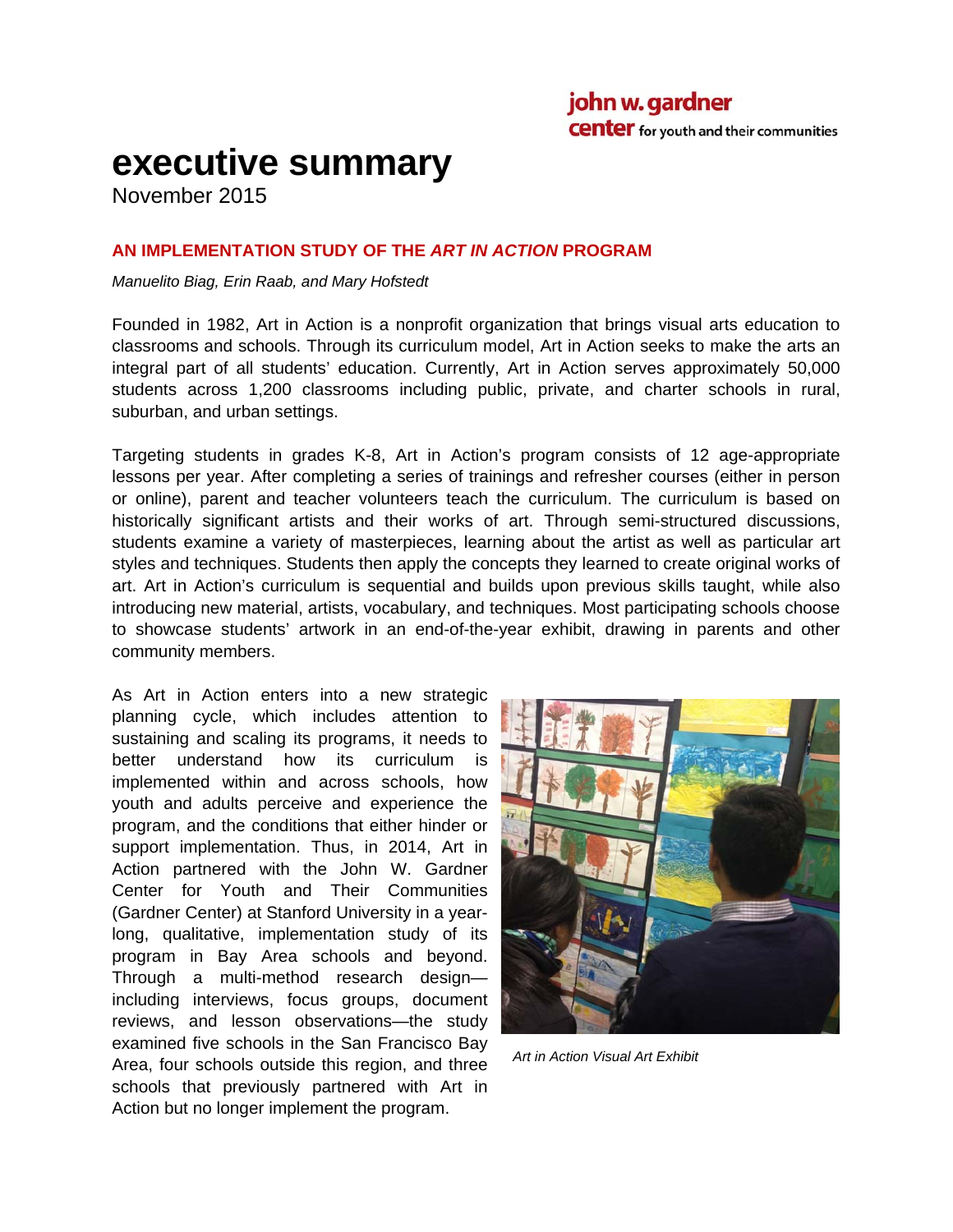The following questions guided the study:

- **1.** How do schools learn about Art in Action and why do they decide to adopt the program? Why do some schools discontinue their partnership with Art in Action?
- **2.** In what ways do schools implement the Art in Action program? How does program implementation vary across and within sites?
- **3.** What factors and conditions shape the implementation of the Art in Action program?
- **4.** In what ways does the Art in Action program influence students, adults, and school communities? To what extent do program implementation factors shape these perceived influences?

The study was designed to develop a clear picture of Art in Action's program model and how its implementation varies within and across contexts. Further, this study sought to generate rich and nuanced understanding of how students, adults, and school communities experience the program. Often, program evaluations focus on program outcomes without considering the changes that are most reasonable for a program to achieve, or how the program and its components operate within varied contexts to produce observed results. Art in Action wanted to develop greater clarity about these dimensions to develop a clear program theory of change that can help strengthen the planning, implementation, and evaluation of its organizational efforts and strategies.

#### **Overview of Findings**

Overall, Art in Action had a flexible and decentralized program implementation model. There was significant variation in how the program was carried out, both within and across the case study sites. Schools had different goals for adopting Art in Action. While some sites aimed to create a disciplined fine-arts program, others implemented it to ensure that students had basic exposure to the arts. Differences in schools' goals shaped how the curriculum was structured including how much time was devoted to the program, who carried out the instruction, and which aspects of the curriculum were emphasized (art history vs. art-making). While parents in some schools coordinated the entire program with no teacher support, other schools utilized classroom teachers. One site hired a professional studio artist to lead students in the art-making process, while parents taught the art history component. There were also variations in the availability of docents and parent volunteers, a dedicated classroom space, and financial support, among others. Differences in program implementation suggested that while the Art in Action program had an overall 'form,' there was great flexibility within it that allowed schools to tailor the program to fit their needs and circumstances.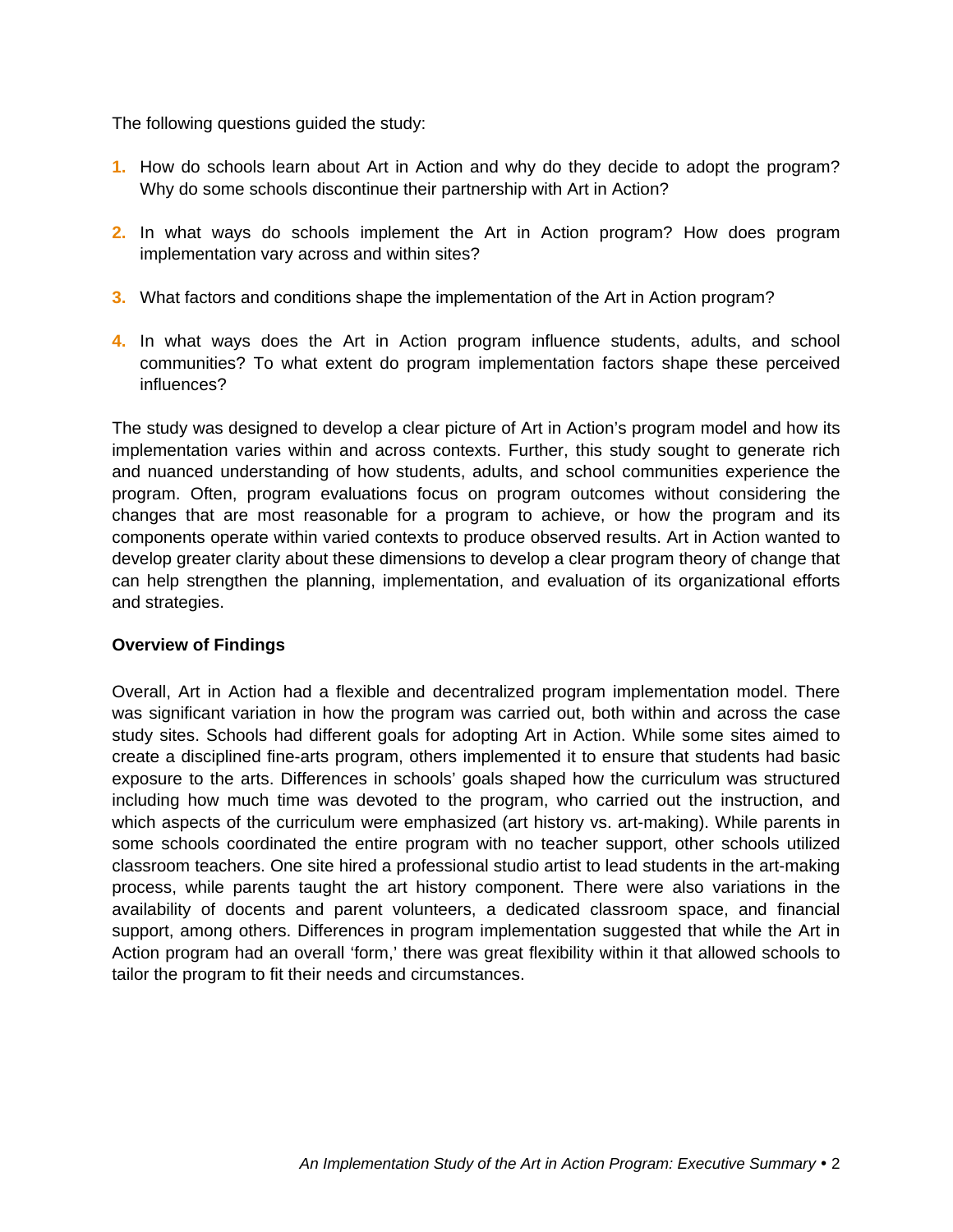Regardless of how the program was structured and implemented on site, we found that participants reported broadly similar perceptions about Art in Action and its influences on students, adults, and school communities. Docents, parent volunteers, administrators, and teachers characterized Art in Action as a high-quality visual arts curriculum. Respondents expressed how the program helped expose children, as well as adults, to the visual arts world and encourage participation in arts spaces outside of school (e.g., museums). Participants reported how Art in Action provided a creative outlet for young people to create, explore, and exercise their imagination. They also expressed how by working together to implement the curriculum, connections among stakeholders at the school (e.g., between parents and teachers) were strengthened.

By exposing participants to the arts, establishing a space for creativity, and increasing connections at school, respondents reported that the Art in Action program provided opportunities for youth and adults to cultivate visual art knowledge and techniques, as well as habits of mind (e.g., persistence). Respondents stated how the program helped build confidence for self-expression, and make more visible the talents and skills of students and adults. Additionally, by displaying Art in Action projects within the school (e.g., hallways, auditoriums) and neighborhood (e.g., libraries, banks), participants expressed how the school became more visible to others in the community. Taken together, respondents described how these settings, conditions, and opportunities to develop in new ways helped instill in students, parents, and school staff a sense of pride and ownership, joy, and engagement with school.

**"Being able to go to a museum with my son and we'll both see a name that we recognize…we'll stand there and have a discussion about the piece of art that we studied last year…I now know artists I didn't know before, and just learning the history behind it…I've learned lots."**

– **Docent**

In what follows, we provide further details about the study's findings and key areas for consideration.

#### **Perceived Influence of Art in Action on Schools, Adults, and Students**

Despite significant variation in program implementation, participants reported broadly similar perceptions about Art in Action—both as a program and its influence on schools, teachers, parents, and students. While each school varied in its implementation structure and processes, at a 'big picture' level most respondents expressed how the Art in Action program helped:

 *Expose participants to the art world and invite their participation—within the Art in Action classes and beyond.*Through their participation in Art in Action, students, parents, docents, and teachers reported that they were exposed to the world of visual arts. They learned about art history and visual art techniques (e.g., how to draw a face), and became familiar and engaged more with art spaces outside the school such as galleries, museums, and art classes.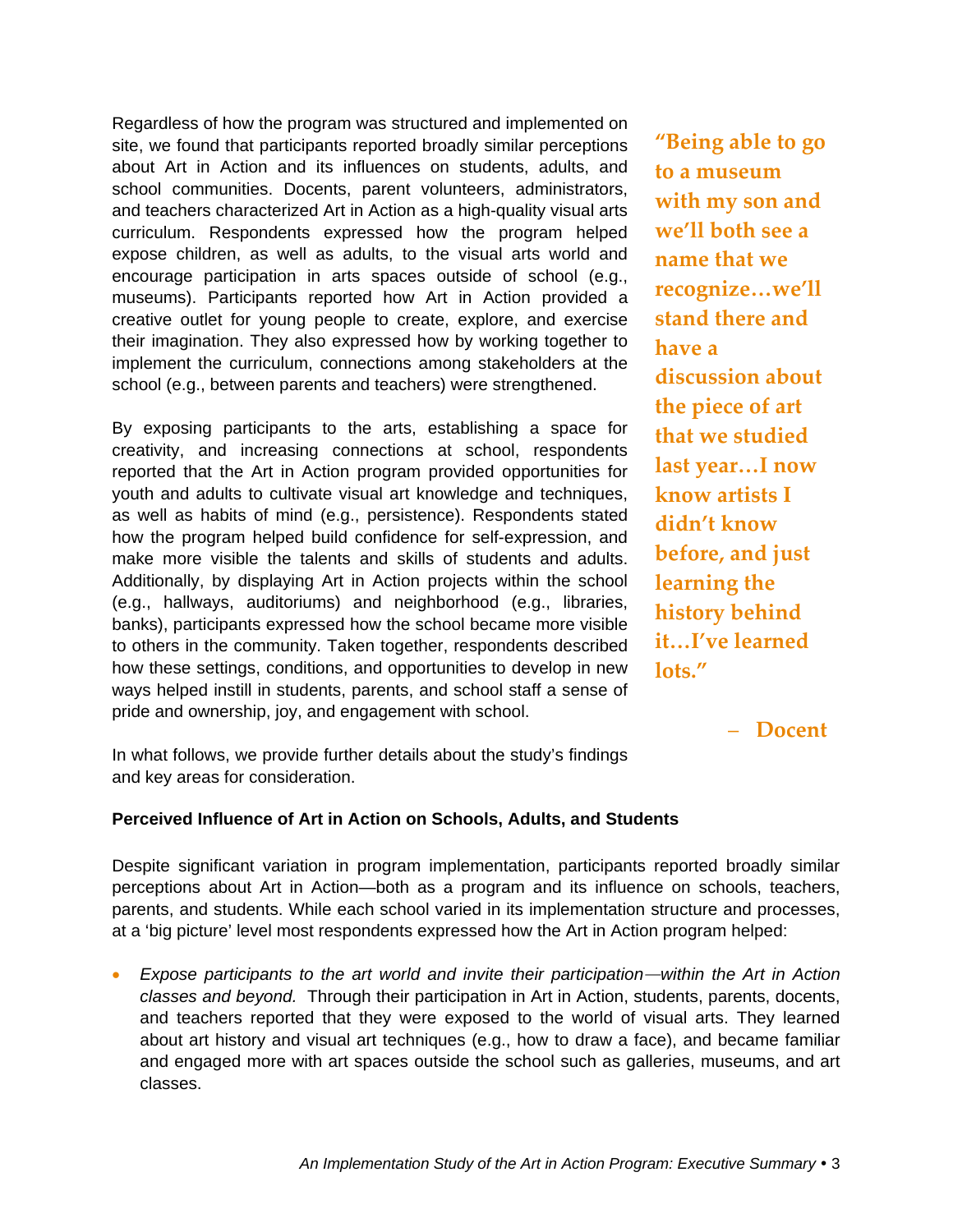- Connect people to one another. By creating the opportunity and need for people to work together to carry out the program (e.g., coordinating volunteers, fundraising), we found that Art in Action helped connect stakeholders to one another. Connections included: (1) school to community; (2) teachers to students and parents; (3) parents to schools, teachers, and to one another; and (4) students with their peers, parents, and their schools.
- *Create "spaces" that foster creativity.* We observed how teaching the Art in Action curriculum helped create three types of spaces: (1) a *physical* space - even if a designated art room did not exist, the physical space of the gym, lunchroom, or classroom was transformed to create an environment for art-making; (2) a *temporal* space - a designated time in the schedule had to be carved out for Art in Action lessons; and (3) an *intellectual*  space - children and docents reported how a unique intellectual space, which had a spirit of openness and creativity, was created during Art in Action lessons.

By creating the settings and conditions described above, respondents reported how Art in Action helped promote the following:

- *Develop visual art knowledge and skills, and habits of mind.* By participating in Art in Action, students and parents expressed how they were able to hone new skills and knowledge in the visual arts, as well as develop habits of mind (e.g., persistence).
- *Express themselves in different ways.* Through their participation in Art in Action, adults and youth found new ways to express their unique talents, skills, and identities.
- *Be more visible to one another and the larger community.* Participating in Art in Action helped make the school as an institution, and the different people within it, visible in new ways—to one another and to the community at large.

Taken together, the settings, conditions, and perceived influences of Art in Action helped instill in students, parents, and school staff a sense of pride and ownership, joy, and engagement with school.

- *Pride and ownership.* Our interviews and observations suggest that students felt proud of their art-making skills and artwork; parent volunteers felt proud of their children's artwork and for belonging to a school that valued the arts; and teachers and administrators felt proud of their students and school for their art accomplishments.
- *Joy.* Students frequently characterized the Art in Action program and the process of artmaking as fun, and one of the few instances during the school day where they could be creative and use their imagination. Parents also expressed enjoyment in volunteering in the classroom and being with their children. Many families were happy to see their children's artwork displayed in the school, visual art shows, as well as in community spaces.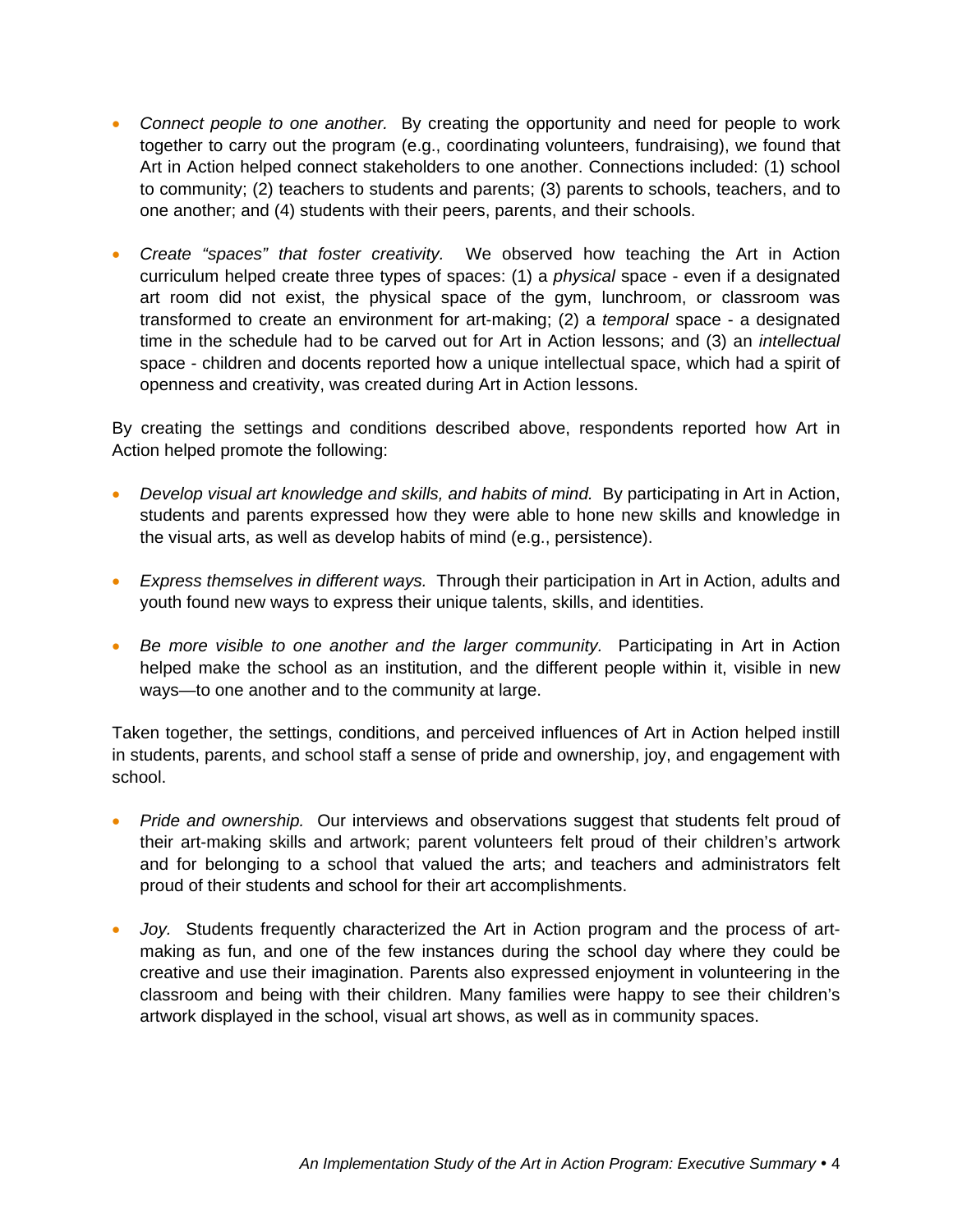*Engagement with school.*Adult and youth participants identified Art in Action as a space that encouraged openness and creativity. By organizing together to create this space, teachers and parents reported how children exhibited greater focus and engagement. Parents and principals also expressed how Art in Action helped increase families' engagement in the school and with their children's learning.

It is important to stress that while respondents reported similar broad perceptions about Art in Action, we hypothesize that how the program is implemented at school (e.g., number of lessons students receive, who provides the instruction, how much time and material support is devoted to the program) shapes the kinds of changes and development produced in students, classrooms, and schools. While the present study was not designed to measure these changes directly, results identify potential benefits from participating in the program (e.g., development of art knowledge and skills) that can be more closely assessed in future research.

#### **Factors that Shaped Program Implementation**

We found considerable variation in how the Art in Action program was implemented, both within and across the case study schools. Key factors and conditions—many of which are interrelated—that shaped implementation included the schools' goals for adopting the program; the structures and processes operating at each site; the docents and parent volunteers carrying out the program; and the level of material and financial inputs.

## *School Goals*

Each site had differing visions and intentions for the Art in Action program, which, in turn, shaped how the adults in the school organized to implement the curriculum. Variations in school goals, and the extent to which they were explicit and agreed upon by adult participants, drove many of the differences in program structures and processes (see below). Still, despite differences in school goals, we observed a consistent element in the reason for implementing Art in Action: art was perceived as an essential part of children's holistic educational experience.

#### *School Structures and Processes*

The goals of the school for adopting the Art in Action program had implications for how the program was structured on site, including the types of processes the school employed to deliver the program. We observed variations in the following:

 *Coordination*. While all schools had some system for coordination, that system (and its formality) varied across sites. How Art in Action was coordinated at the school shaped the delivery of the lessons, such as the extent to which lessons were delivered on a scheduled timeline versus ad hoc. Coordination of the program also shaped how parent volunteers interacted with and supported one another across classrooms and grade levels.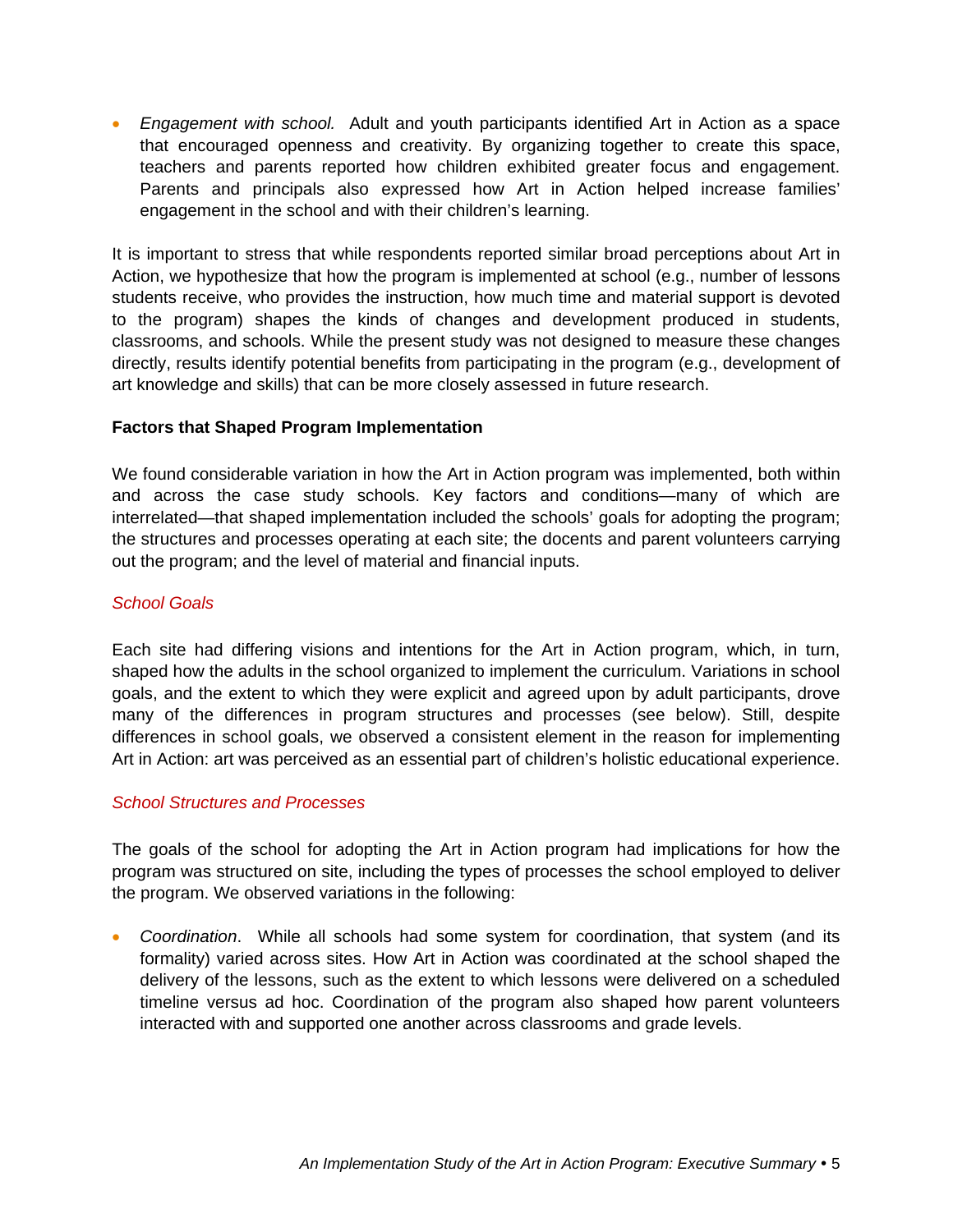- *Docents.* Who taught the program and how it was taught varied among schools. In many sites, parent volunteers organized the entire program. In one school, a professional artist taught the curriculum with parent support (e.g., parents helped prepare materials and with cleanup), while in other schools classroom teachers carried out the lesson without assistance. Who taught the program influenced the pedagogy used and which aspects of the curriculum were emphasized.
- *Time and lesson structure.* The amount of time allocated for the Art in Action program differed among schools. For instance, the number of lessons adopted by schools varied with some opting not to teach certain lessons because they were not feasible (e.g., the school did not have a kiln for clay projects) or did not align with the school's overall intentions for the program.
- *Physical space.* Many schools implemented Art in Action's curriculum in the traditional classroom space, while some had a designated art room for the whole school, and still others shared spaces such as a lunchroom or gymnasium. Where the lessons were taught shaped classroom transitions, how docents were able to prepare the space prior to the lesson, and the extent to which art-making was perceived as an activity that took place outside the conventional classroom space.

#### *People*



*Students' art pieces on display* 

- *Individual goals.*Just as schools had different goals for their program, docents brought their own intentions to each lesson. Some docents emphasized the art-making and visual art techniques while others stressed the art history component. Others utilized the Art in Action lessons to have rich discussions with students about a piece of art.
- *Individual skills and teaching experience.* Docents had varied skills and experience in art as well as in teaching. While classroom teachers demonstrated pedagogical knowledge, few of them had direct experience with visual arts prior to the program. Most docents were not familiar with either teaching or art, other than through the Art in Action program.
- *Time available for coordination, preparation, and teaching.* Who was teaching the program also affected the amount of time available for preparation of the lesson, coordination, and teaching. One of the biggest observed differences was that some schools served a majority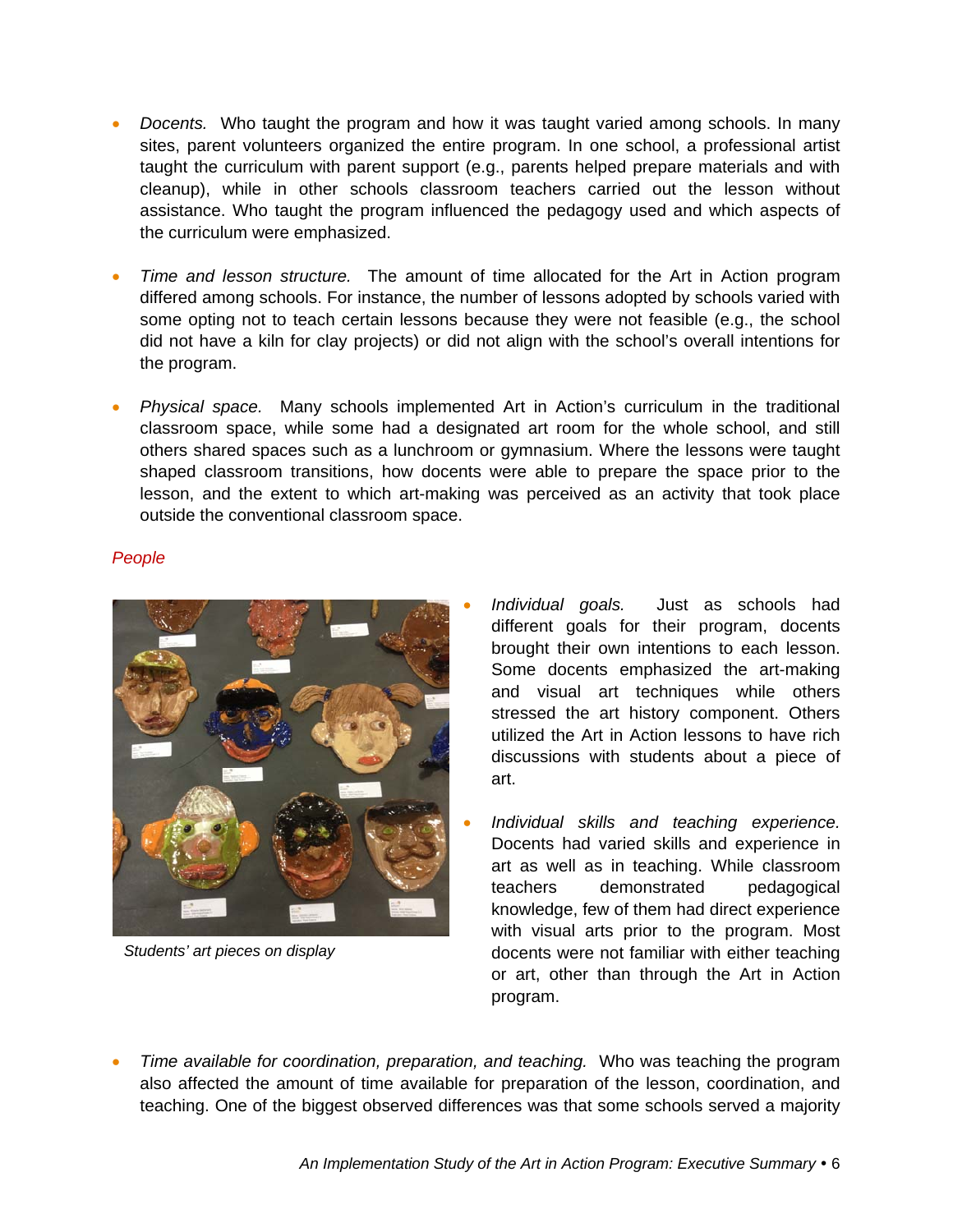of families in which two parents worked full-time jobs outside the home. By contrast, other schools had a population of parents who worked full-time at home and had greater flexibility in their schedules.

 *Trainings and support.*Schools and individual docents and coordinators differed in how much they accessed the trainings and supports provided by Art in Action. These variations shaped the confidence level of docents to teach the curriculum, and the school's sense of connection to Art in Action as an organization.

#### *Material Inputs*

- **•** Art materials. Many schools took advantage of Art in Action's supply boxes. Other schools purchased their own supplies and put together what was needed for each lesson separately. Still other schools purchased the boxes and then supplemented with additional materials.
- **•** Financial support. We observed variations in the financial support for the program, including who was in charge of fundraising and the amount of support received. The level of financial support determined whether the school was able to sustain the program, year after year.

## **Questions and Considerations**

Present findings suggest that Art in Action's program implementation model is highly flexible and decentralized. While this flexibility was perceived as an asset by many in this study, it nevertheless shapes participants' experiences with the program and the extent to which any particular outcome is likely to develop (e.g., art skills, art history knowledge). Given these variations, results point to important questions Art in Action may want to consider as it expands to more schools including how to support schools with different goals for the program; determining standards and expectations for the teaching and delivery of the curriculum; and how to potentially leverage the program as a family engagement strategy. Perhaps the central overarching question for the organization is:

## *Are there certain outcomes at the student, docent, or school level—beyond arts exposure—that Art in Action cares deeply about? If so, are there ways to shift the program curriculum, structure, or supports to maximize these outcomes?*

If the main priorities of Art in Action are to prize flexibility of implementation over consistency, and provide students access to the visual arts, then the program is largely achieving these aims. If, however, Art in Action cares about developing particular types of changes in students, classrooms, and schools—with any consistency across sites—it must decide which outcomes it cares most about. For instance, are there certain habits of mind the program would like to develop in students? If so, there are likely ways to support schools in thinking about these and ways to highlight them in the curriculum. Are the development of visual art skills and techniques particularly important? If so, opportunities to reflect on the art creation process and iterate might be important. In short, clarity around these organizational goals can promote more intentional and focused efforts that support students' learning and experiences in the arts.